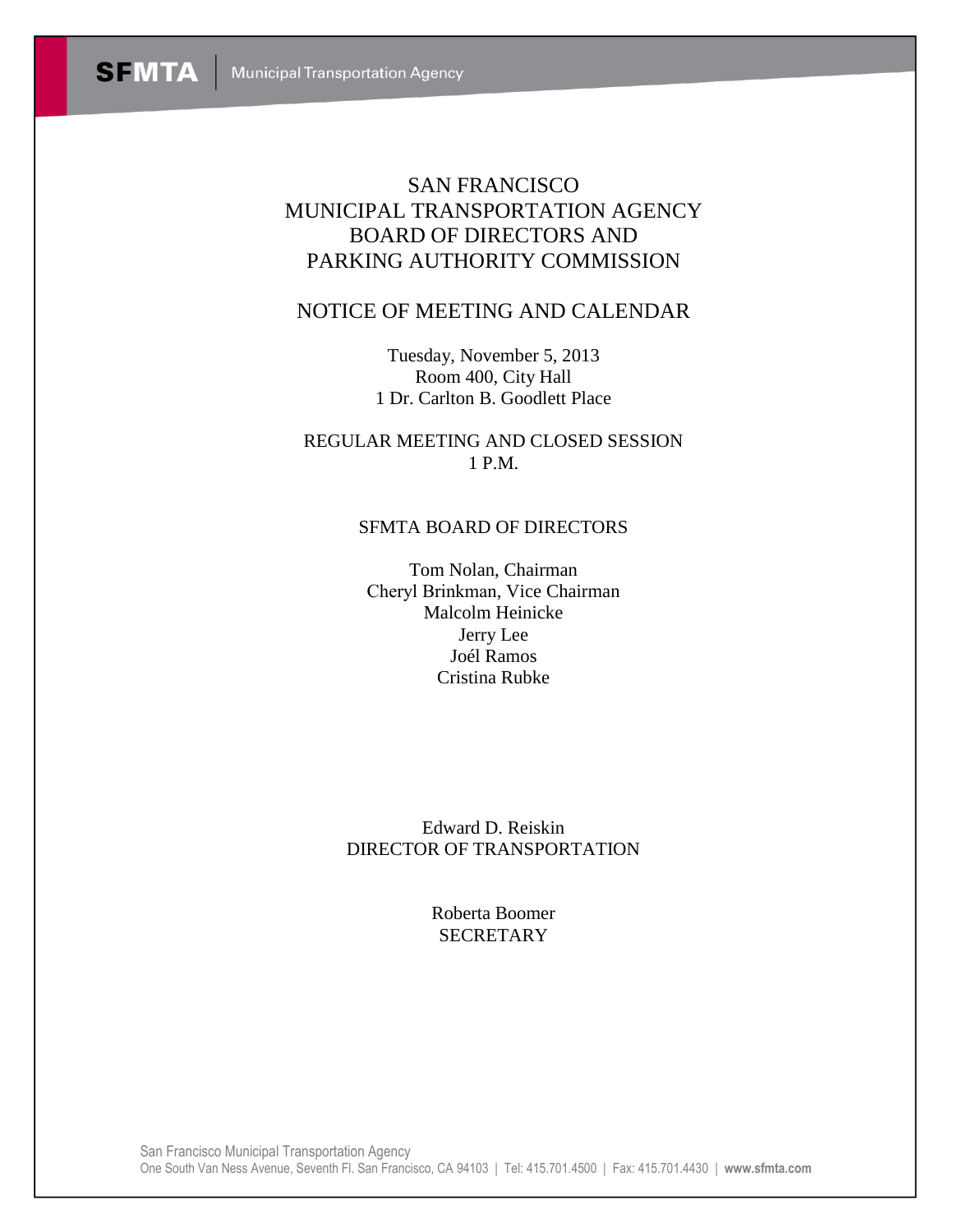#### ACCESSIBLE MEETING POLICY

The San Francisco Municipal Transportation Agency Board of Directors/Parking Authority Commission meeting will be held in Room 400, at 1 Dr. Carlton B. Goodlett Place (400 Van Ness Ave.), San Francisco, CA. The closest accessible BART station is the Civic Center Station at United Nations Plaza and Market Street. Accessible MUNI lines serving this location are: MUNI Metro Lines J-Church, K-Ingleside, L-Taraval, M-Ocean View, N-Judah and T-Third at Van Ness and Civic Center Stations; F-Market; 19-Polk, 47-Van Ness; 49-Mission-Van Ness; 5-Fulton; 6-Parnassus, 21- Hayes; 9-San Bruno; and 71-Haight Noriega. For information about MUNI accessible services call 701.4485.

The meeting room is wheelchair accessible. Accessible curbside parking spaces have been designated on the Van Ness Avenue and McAllister Street perimeters of City Hall for mobility-impaired persons. There is accessible parking available within the Civic Center Underground Parking Garage at the corner of McAllister and Polk Streets, and within the Performing Arts Parking Garage at Grove and Franklin Streets.

To obtain a disability-related accommodation, including auxiliary aids or services, or to obtain meeting materials in alternative format, please contact Roberta Boomer at 415.701.4505. Providing at least 72 hours notice will help to ensure availability. Written reports or background materials for calendar items are available for public inspection and copying at 1 South Van Ness Ave.  $7<sup>th</sup>$  Floor during regular business hours and are available on-line at [www.sfmta.com/mtab.](http://www.sfmta.com/mtab) Public comment will be taken on each item before or during consideration of the item.

To assist the City's efforts to accommodate persons with severe allergies, environmental illnesses, multiple chemical sensitivity or related disabilities, attendees at public meetings are reminded that other attendees may be sensitive to various chemical based products. Please help the City to accommodate these individuals.

The ringing of and use of cell phones, pagers and similar sound-producing electronic devices are prohibited at this meeting. Please be advised that the Chairman may order the removal from the meeting room of any person(s) responsible for the ringing or use of a cell phone, pager, or other similar sound-producing electronic devices.

#### KNOW YOUR RIGHTS UNDER THE SUNSHINE ORDINANCE

Government's duty is to serve the public, reaching its decision in full view of the public. Commissions, boards, councils and other agencies of the City and County exist to conduct the people's business. This ordinance assures that deliberations are conducted before the people and that City operations are open to the people's review. For more information on your rights under the Sunshine Ordinance or to report a violation of the ordinance, contact Administrator, by mail to Sunshine Ordinance Task Force, 1 Dr. Carlton B. Goodlett Place, Room 244, San Francisco CA 94102.4689; by phone at 415 554.7724; by fax at 415 554.7854; or by email at sotf@sfgov.org.

Copies of the Sunshine Ordinance can be obtained from the Clerk of the Sunshine Task Force, the San Francisco Public Library and on the City's website at http://www.sfgov.org.

LANGUAGE ASSISTANCE **311 Free language assistance** / 免費語言協助 / Ayuda gratuita con el idioma / Бесплатная помощь переводчиков / Trợ giúp Thông dịch Miễn phí / Assistance linguistique gratuity / 無料の言語支援 / 무료 언어 지원 / คว"มช่วยเหลือท"งภ"ษ"โดยไม่เส'ยค่าใช้จ่าย / Libreng tulong para sa wikang Tagalog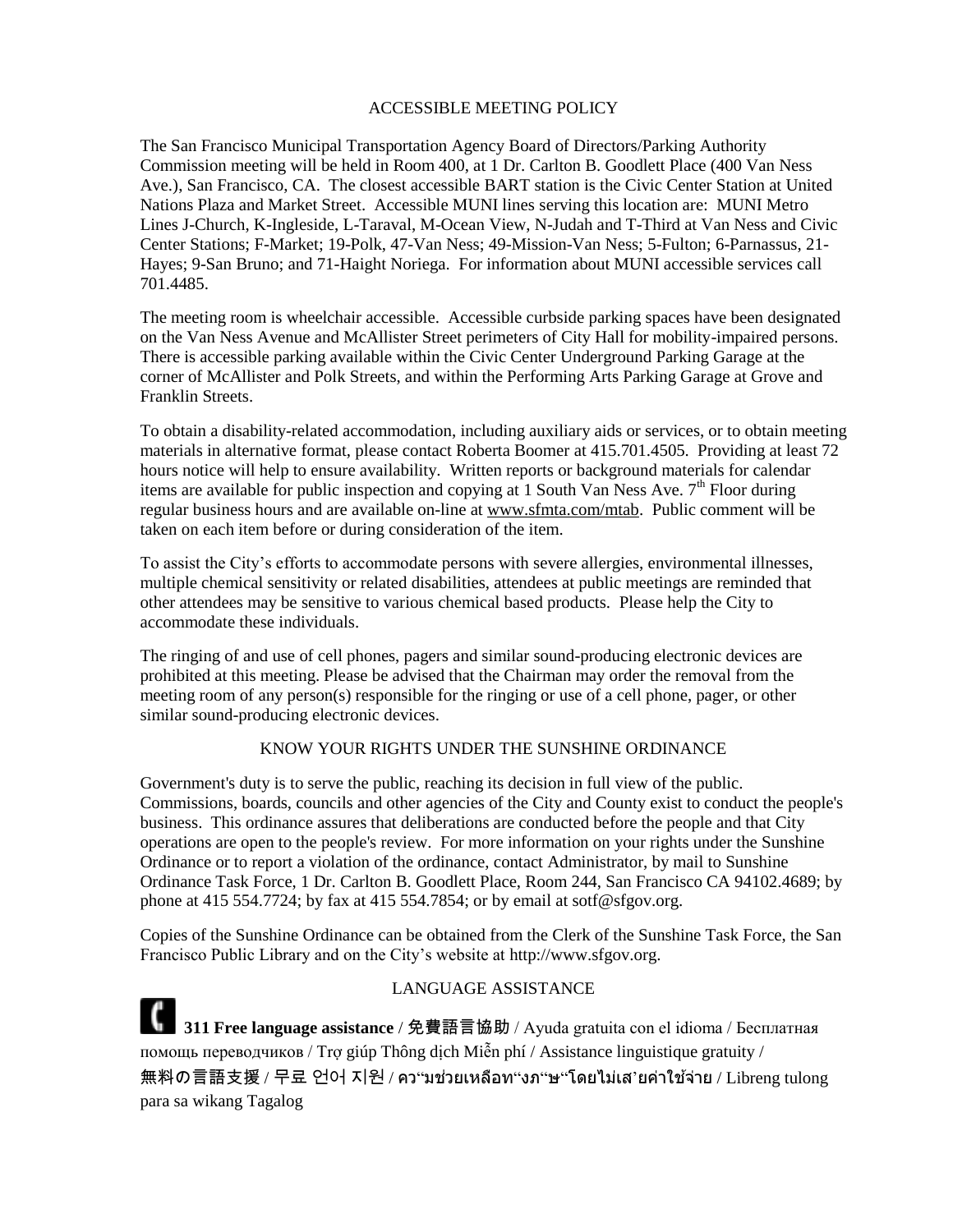#### ORDER OF BUSINESS

- 1. Call to Order
- 2. Roll Call
- 3. Announcement of prohibition of sound producing devices during the meeting.
- 4. Approval of Minutes

-October 15, 2013 Regular Meeting

- 5. Communications
- 6. Introduction of New or Unfinished Business by Board Members
- 7. Director's Report (For discussion only)

 -Special Recognition Award -BART Strike -5L Pilot Project -Ongoing Activities

- 8. Citizens' Advisory Council Report
- 9. Public Comment

Members of the public may address the SFMTA Board of Directors on matters that are within the Board's jurisdiction and are not on today's calendar.

THE FOLLOWING MATTERS BEFORE THE SAN FRANCISCO MUNICIPAL TRANSPORTATION AGENCY BOARD OF DIRECTORS ARE RECOMMENDED FOR ACTION AS STATED BY THE SFMTA DIRECTOR OF TRANSPORTATION OR CITY ATTORNEY WHERE APPLICABLE. EXPLANATORY DOCUMENTS FOR ALL CALENDAR ITEMS ARE AVAILABLE FOR REVIEW AT 1 SOUTH VAN NESS AVE. 7<sup>th</sup> FLOOR.

#### CONSENT CALENDAR

10. All matters listed hereunder constitute a Consent Calendar, are considered to be routine by the San Francisco Municipal Transportation Agency Board of Directors and will be acted upon by a single vote. There will be no separate discussion of these items unless a member of the Board of Directors or the public so requests, in which event the matter shall be removed from the Consent Calendar and considered as a separate item.

(10.1) Requesting the Controller to allot funds and to draw warrants against such funds available or will be available in payment of the following claims against the SFMTA: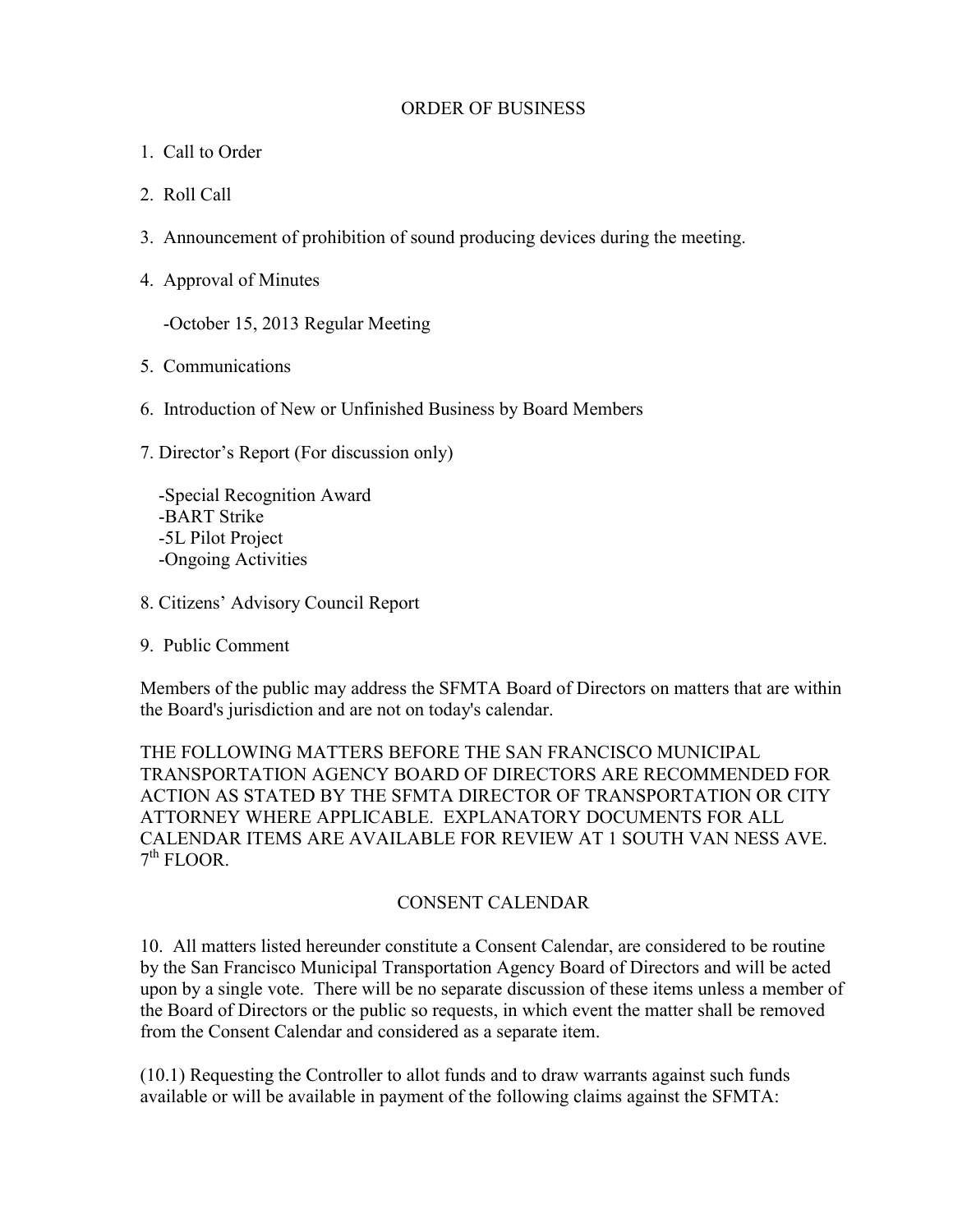- A. Jean Toney vs. CCSF, Superior Ct. #CGC12521842 filed on 6/25/12 for \$1,000
- B. Lan Yuk Hoo vs. CCSF, Superior Ct. #CGC12519625 filed on 3/29/12 for \$6,500
- C. Ismeta Velic vs. CCSF, Superior Ct. #CGC9486202 filed on 3/16/09 for \$6,500
- D. Naida Alifova vs. CCSF, Superior Ct. #CGC12524390 filed on 9/18/12 for \$35,000
- E. Keighla White/Laurel Vickers vs. CCSF, Superior Ct. #CGC12517684 filed on 1/27/12 for \$35,000
- F. Jane Ross vs. CCSF, Superior Ct. #CGC13532519 filed on 7/1/13 for \$75,000
- (10.2) Approving the following traffic modifications:
	- A. ESTABLISH TOW-AWAY NO PARKING ANYTIME Stockton Street, east side, from 50 feet to 120 feet south of Jackson Street.
	- B. ESTABLISH PERPENDICULAR PARKING Noe Street, east side, from 36 feet to 156 feet south of 14th Street.
	- C. ESTABLISH PERPENDICULAR PARKING Revere Avenue, west side, from Industrial Street to Selby Street.
	- D. ESTABLISH STOP SIGNS 48th Avenue, at Anza Street.
	- E. ESTABLISH RED ZONE Mt. Vernon Avenue, north side, from Delano Avenue to 33 feet easterly.
	- F. ESTABLISH NO PARKING ANYTIME 30th Street, north side, between the east and west crosswalks at Chenery Street; and 30th Street, north side, from Chenery Street to 25 feet easterly.
	- G. ESTABLISH RESIDENTIAL PERMIT PARKING AREA S ELIGIBILITY 3870 24th Street.
	- H. RESCIND TOW-AWAY, NO STOPPING ANYTIME AND ESTABLISH TOW-AWAY, NO PARKING ANYTIME - Anson Place, both sides, from Powell Street to terminus.
	- I. ESTABLISH TOW-AWAY, NO PARKING ANYTIME Buena Vista Avenue West, east side, from Frederick Street to 24 feet southerly.
	- J. ESTABLISH TRAFFIC ISLAND Buena Vista Avenue West, from Frederick Street to 13 feet southerly.
	- K. ESTABLISH NO PARKING ANYTIME Market Street, east side, from Romain Street to 70-feet northerly.
	- L. ESTABLISH TOW-AWAY, NO STOPPING ANYTIME Francisco Street, both sides, between Lyon Street and Richardson Avenue.
	- M. ESTABLISH TOW-AWAY, NO STOPPING, 7 AM TO 10 AM, MONDAY THROUGH FRIDAY - Sansome Street, east side, from Bush Street to 45 feet northerly.
	- N. ESTABLISH RED ZONE 24th Street, south side, from Shotwell Street to 24 feet westerly.
	- O. ESTABLISH BUS ZONE 11th Street, east side, from Mission Street to 91 feet northerly.
	- P. ESTABLISH RESIDENTIAL PERMIT PARKING AREA G, 2-HOUR TIME LIMIT, 8 AM TO 9 PM, DAILY - Post Street, north side, between Gough Street and Laguna Street; Post Street, south side, from Gough Street to 411 feet westerly; and Geary Boulevard, north side, from Gough Street to 411 feet westerly.
	- Q. ESTABLISH YIELD SIGN Hiliritas Street, eastbound, at Diamond Street.
	- R. ESTABLISH STOP SIGN Ward Street, at Girard Street.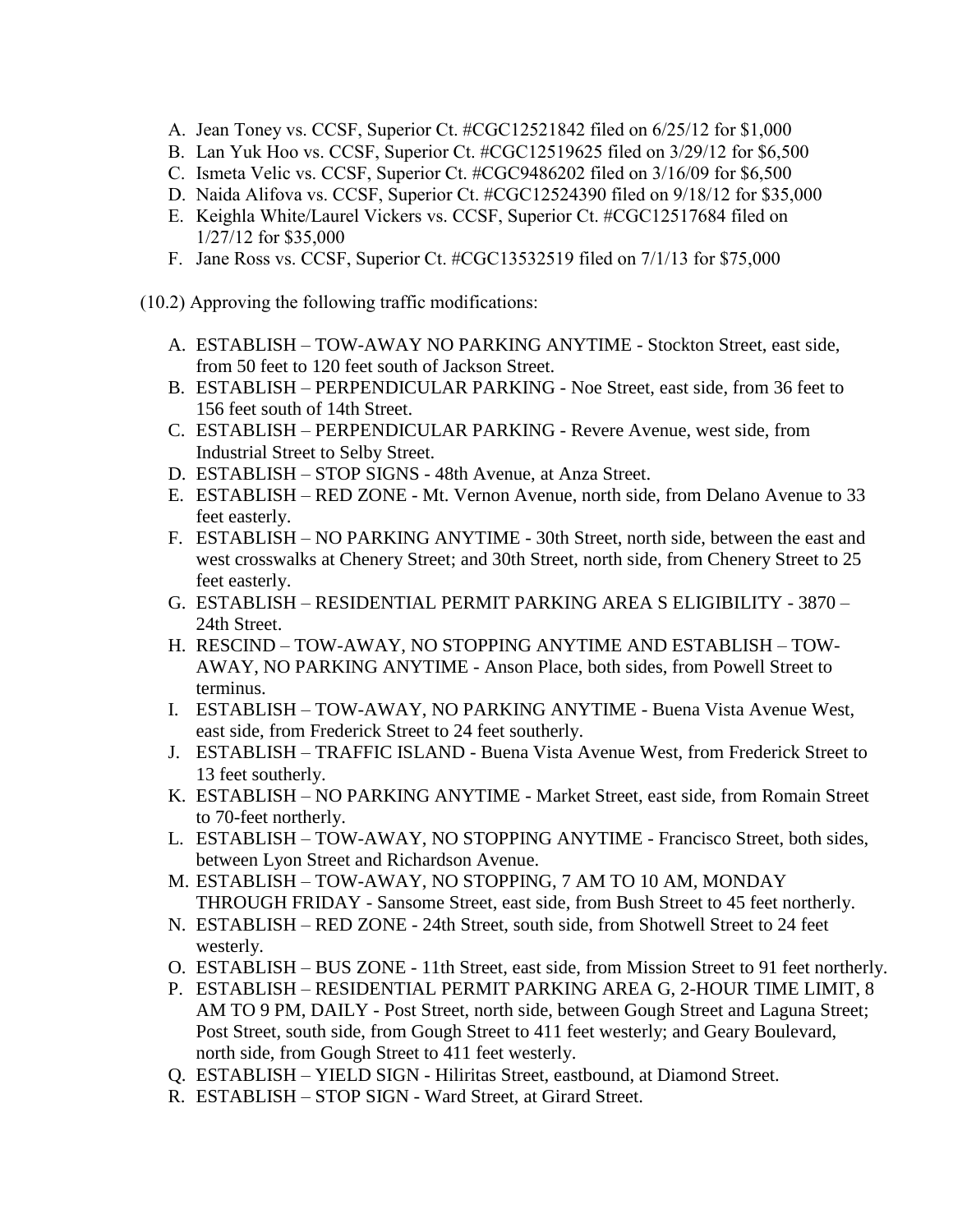- S. ESTABLISH STOP SIGN Austin Street, east bound, at Van Ness Avenue.
- T. ESTABLISH RED ZONE 17th St., south side, from 19 feet to 39 feet east of Kansas St.
- U. ESTABLISH TOW AWAY, NO STOPPING ANY TIME Stanyan Street, east side, from Fulton Street to 55 feet southerly.
- V. ESTABLISH RED ZONE Frederick Street, north side, from 5 feet to 23 feet east of Clayton Street.
- W. ESTABLISH NO PARKING ANYTIME Washington Street, north side, from Powell Street to 14 feet easterly.
- X. ESTABLISH TWO-WAY STREET Clementina Street, from 2nd Street to 280 feet easterly (at Oscar Alley).
- Y. ESTABLISH RIGHT TURN ONLY Clementina Street, westbound, at 2nd Street. (Explanatory documents include a staff report and resolution.)

(10.3) Approving various traffic and parking modifications on Bay Street between Fillmore Street and Laguna Street:

- A. RESCIND PARALLEL PARKING and ESTABLISH BACK-IN DIAGONAL 45- DEGREE ANGLED PARKING - Bay Street, south side, from 75 feet east of Fillmore Street to Webster Street; Bay Street, south side, from Webster to Buchanan Streets and Bay Street, south side, from Buchanan Street to 130 feet west of Laguna Street
- B. ESTABLISH NO PARKING ANYTIME Bay Street, south side, at Webster Street, between the eastern and western crosswalks and Bay Street, south side, at Buchanan Street, between the eastern and western crosswalks
- C. ESTABLISH TOW-AWAY NO PARKING ANYTIME Bay Street, south side, from 75 feet to 175 feet east of Fillmore Street and Bay Street, south side, from Laguna Street feet to 130 feet westerly
- D. ESTABLISH RIGHT LANE MUST TURN RIGHT Cervantes Boulevard, eastbound, at Fillmore Street
- E. ESTABLISH BLUE ZONES Bay Street, south side, from 29 feet to 54 feet east of Webster Street; Bay Street south side, from Buchanan Street to 20 feet easterly Laguna Street, west side, from 10 feet to 30 feet south of Bay Street
- F. ESTABLISH CLASS III BIKEWAY Laguna Street, between Bay and Francisco Streets, both directions. (Explanatory documents include a staff report, resolution, overview and graphic.)

(10.4) Authorizing the Director to execute Contract No. 1276, Market and Haight Streets Transit and Pedestrian Improvement, with A. Ruiz Construction Co., in an amount of \$4,492,627 for a term of 210 calendar days. (Explanatory documents include a staff report, resolution and financial plan.)

(10.5) Authorizing the Director to execute a Settlement Agreement and Release of Claims with Hogan & Vest in an amount not to exceed \$111,240, as total compensation for the value of the loss of goodwill and the non-moveable fixtures and equipment of Hogan & Vest resulting from the condemnation of the Property at 933-949 Stockton Street and rescinding SFMTA Resolution No. 13-188. (Explanatory documents include a staff report, resolution and agreement.)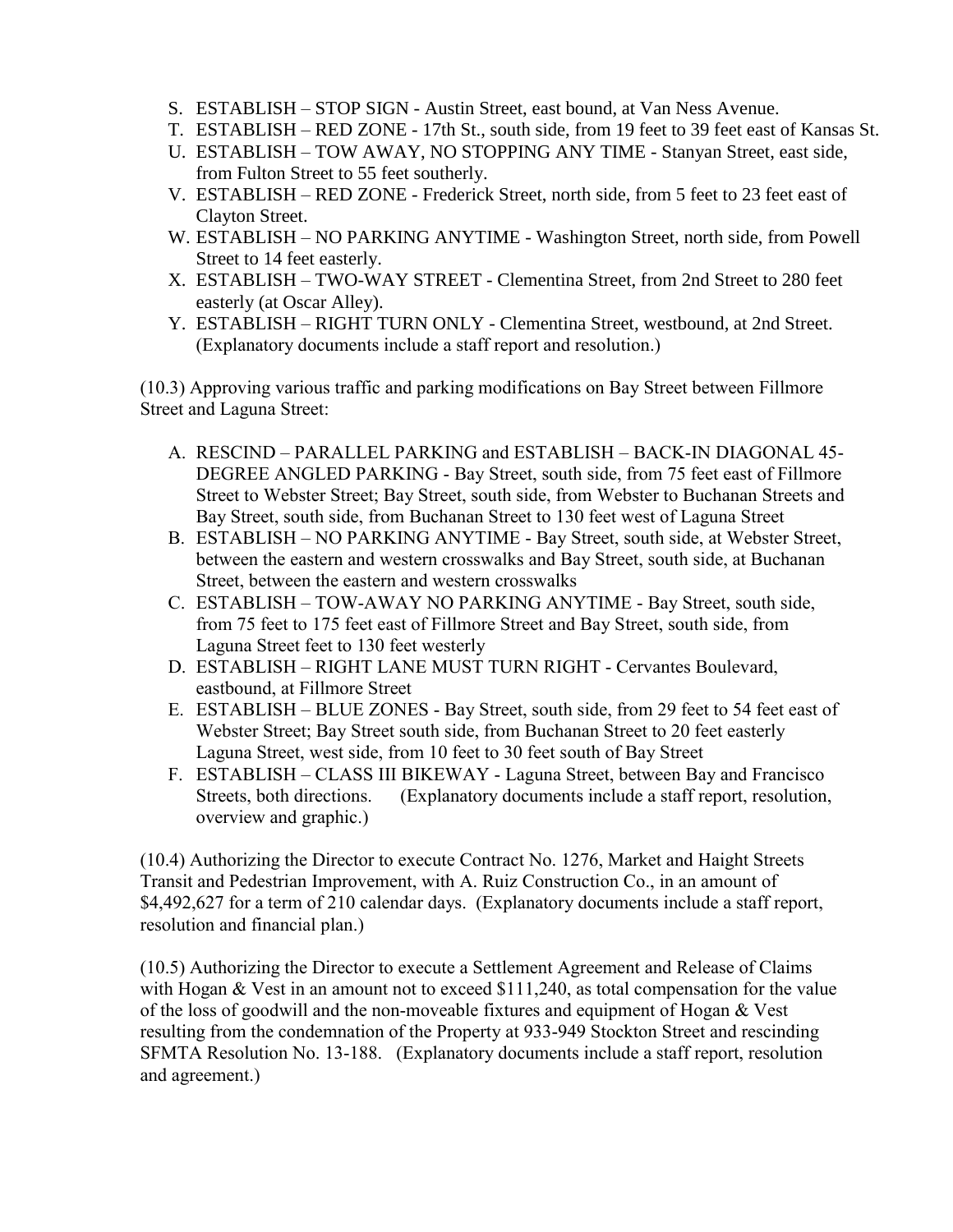(10.6) Approving an increase in expenditures of \$550,000 to use the site at 1731-1741 Powell Street to facilitate tunneling for the Central Subway Project, for total expenditures in an amount not to exceed \$9,700,000. (Explanatory documents include a staff report and resolution.)

(10.7) Accepting a gift in the amount of \$200,000 from CRP/Cypress Market Street to fund the planning and construction of various transit, pedestrian and bicycle safety improvements on Market Street, between  $5<sup>th</sup>$  and  $6<sup>th</sup>$  Streets and on  $5<sup>th</sup>$  Street, between Market and Mission Streets. (Explanatory documents include a staff report and resolution.)

## REGULAR CALENDAR

11. Presentation and Discussion regarding the Fiscal Year 2013 SFMTA Annual Report, which outlines the Agency's progress in implementing the goals and objectives from the FY2013 – FY2018 SFMTA Strategic Plan. (Explanatory documents include a staff report, resolution, slide presentation and metrics report.)

12. Presentation and discussion regarding the work of the Mayor's 2030 Transportation Task Force to develop a coordinated set of transportation priorities and identify new revenue sources. (Explanatory documents include a slide presentation.)

13. Approving the SFMTA's 2013 Title VI Program, and the results of the system-wide monitoring of service standards and policies. (Explanatory documents include a staff report, resolution, program and presentation.)

14. Discussion and vote pursuant to Administrative Code Section 67.10(d) as to whether to conduct a closed session.

RECESS REGULAR MEETING AND CONVENE CLOSED SESSION

## CLOSED SESSION

1. Call to Order

2. Roll Call

3. Pursuant to Government Code Sections 54956.9 (b), and Administrative Code Section 67.10 (b) (2), the Municipal Transportation Agency Board of Directors will meet in closed session to discuss attorney-client matters in the following case(s):

## CONFERENCE WITH LEGAL COUNSEL

Anticipated Litigation:

 $\underline{X}$  As defendant or As plaintiff

Save North Beach Village et. al. vs. FTA, SFMTA et. al, US District Court of No. California